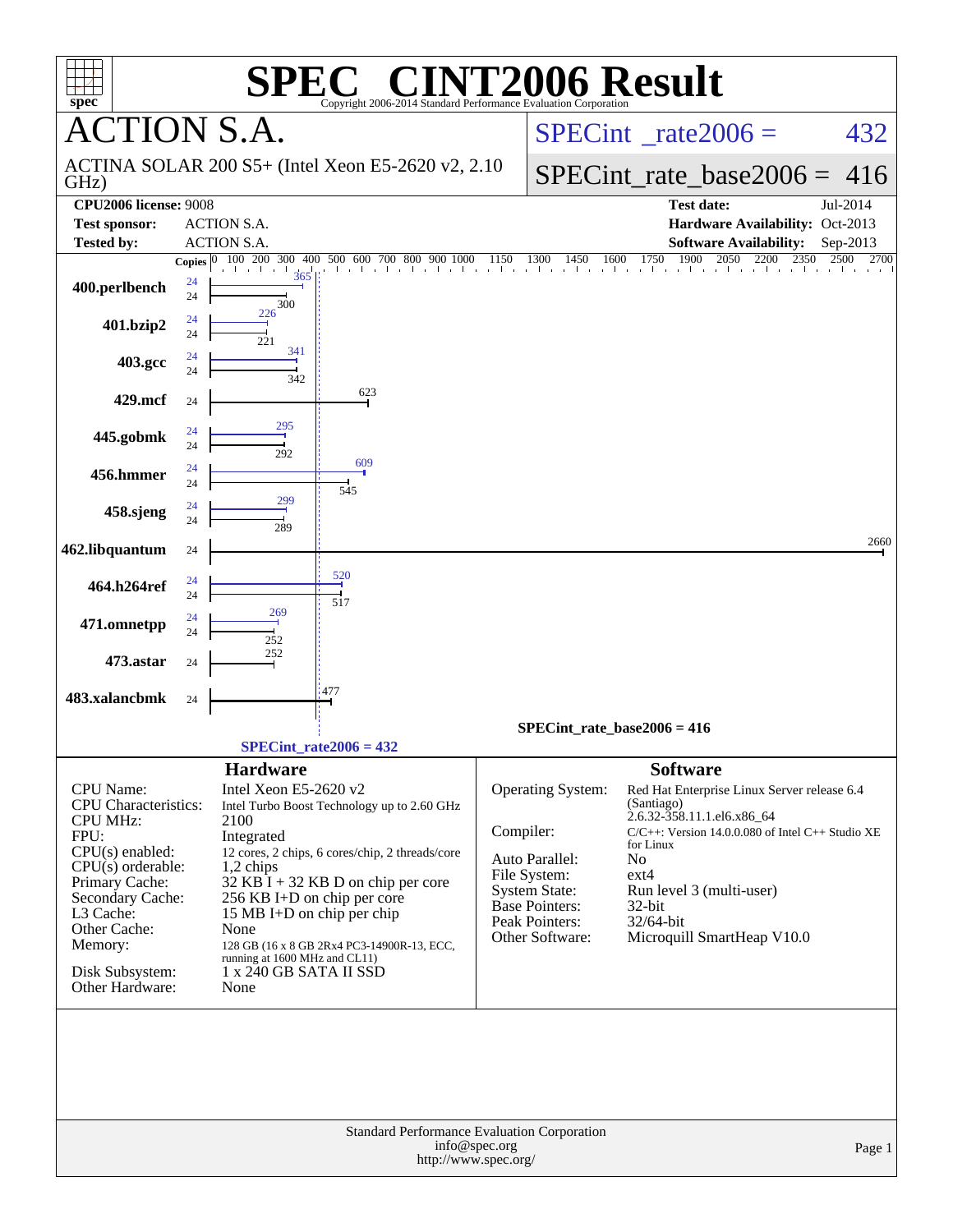

**TION S.A.** 

GHz) ACTINA SOLAR 200 S5+ (Intel Xeon E5-2620 v2, 2.10 SPECint rate $2006 = 432$ 

#### [SPECint\\_rate\\_base2006 =](http://www.spec.org/auto/cpu2006/Docs/result-fields.html#SPECintratebase2006) 416

**[CPU2006 license:](http://www.spec.org/auto/cpu2006/Docs/result-fields.html#CPU2006license)** 9008 **[Test date:](http://www.spec.org/auto/cpu2006/Docs/result-fields.html#Testdate)** Jul-2014 **[Test sponsor:](http://www.spec.org/auto/cpu2006/Docs/result-fields.html#Testsponsor)** ACTION S.A. **[Hardware Availability:](http://www.spec.org/auto/cpu2006/Docs/result-fields.html#HardwareAvailability)** Oct-2013 **[Tested by:](http://www.spec.org/auto/cpu2006/Docs/result-fields.html#Testedby)** ACTION S.A. **[Software Availability:](http://www.spec.org/auto/cpu2006/Docs/result-fields.html#SoftwareAvailability)** Sep-2013

#### **[Results Table](http://www.spec.org/auto/cpu2006/Docs/result-fields.html#ResultsTable)**

|                                                                                                          | <b>Base</b>   |                |              |                |       |                | <b>Peak</b> |               |                |              |                |              |                |              |
|----------------------------------------------------------------------------------------------------------|---------------|----------------|--------------|----------------|-------|----------------|-------------|---------------|----------------|--------------|----------------|--------------|----------------|--------------|
| <b>Benchmark</b>                                                                                         | <b>Copies</b> | <b>Seconds</b> | <b>Ratio</b> | <b>Seconds</b> | Ratio | <b>Seconds</b> | Ratio       | <b>Copies</b> | <b>Seconds</b> | <b>Ratio</b> | <b>Seconds</b> | <b>Ratio</b> | <b>Seconds</b> | <b>Ratio</b> |
| 400.perlbench                                                                                            | 24            | 782            | 300          | 782            | 300   | 781            | 300l        | 24            | 644            | 364          | 642            | 365          | 642            | 365          |
| 401.bzip2                                                                                                | 24            | 1046           | 221          | 1046           | 221   | 1044           | 222         | 24            | 1023           | 226          | 1023           | 226          | 1022           | 227          |
| $403.\mathrm{gcc}$                                                                                       | 24            | 568            | 340          | 562            | 344   | 565            | 342         | 24            | 566            | 341          | 568            | 340          | 566            | <u>341</u>   |
| $429$ .mcf                                                                                               | 24            | 350            | 625          | <u>351</u>     | 623   | 352            | 622         | 24            | 350            | 625          | 351            | <u>623</u>   | 352            | 622          |
| $445$ .gobmk                                                                                             | 24            | 860            | 293          | 871            | 289   | 863            | 292         | 24            | 852            | 295          | 851            | 296          | 854            | 295          |
| 456.hmmer                                                                                                | 24            | 411            | 545          | 411            | 545   | 410            | 546         | 24            | 369            | 607          | 368            | 609          | 366            | 612          |
| $458$ .sjeng                                                                                             | 24            | 1003           | 289          | 1004           | 289   | 1004           | <b>289</b>  | 24            | 972            | 299          | 972            | 299          | 969            | 300          |
| 462.libquantum                                                                                           | 24            | 187            | 2660         | 187            | 2660  | 187            | 2660        | 24            | 187            | 2660         | 187            | 2660         | 187            | 2660         |
| 464.h264ref                                                                                              | 24            | 1029           | 516          | 1027           | 517   | 1026           | 517         | 24            | 1020           | 520          | 1018           | 522          | 1025           | 518          |
| 471.omnetpp                                                                                              | 24            | 595            | 252          | 595            | 252   | 596            | 252         | 24            | 558            | 269          | 559            | 268          | 558            | 269          |
| $473.$ astar                                                                                             | 24            | 667            | 252          | 667            | 253   | 667            | 252         | 24            | 667            | 252          | 667            | 253          | 667            | 252          |
| 483.xalancbmk                                                                                            | 24            | 347            | 477          | 347            | 477   | 347            | 477         | 24            | 347            | 477          | 347            | 477          | 347            | 477          |
| Results appear in the order in which they were run. Bold underlined text indicates a median measurement. |               |                |              |                |       |                |             |               |                |              |                |              |                |              |

#### **[Submit Notes](http://www.spec.org/auto/cpu2006/Docs/result-fields.html#SubmitNotes)**

 The numactl mechanism was used to bind copies to processors. The config file option 'submit' was used to generate numactl commands to bind each copy to a specific processor. For details, please see the config file.

#### **[Operating System Notes](http://www.spec.org/auto/cpu2006/Docs/result-fields.html#OperatingSystemNotes)**

Stack size set to unlimited using "ulimit -s unlimited"

#### **[Platform Notes](http://www.spec.org/auto/cpu2006/Docs/result-fields.html#PlatformNotes)**

 Bios Settings Power Technology = Custom Energy Performance = Performance Turbo Mode = Enabled C1E Support = Disabled CPU C3 Report = Disabled CPU C6 Report = Disabled Package C State Limit = No Limit Sysinfo program /cpu2006.1.2/config/sysinfo.rev6818 \$Rev: 6818 \$ \$Date:: 2012-07-17 #\$ e86d102572650a6e4d596a3cee98f191 running on localhost.localdomain Thu Jul 10 17:28:31 2014 This section contains SUT (System Under Test) info as seen by some common utilities. To remove or add to this section, see: <http://www.spec.org/cpu2006/Docs/config.html#sysinfo> Continued on next page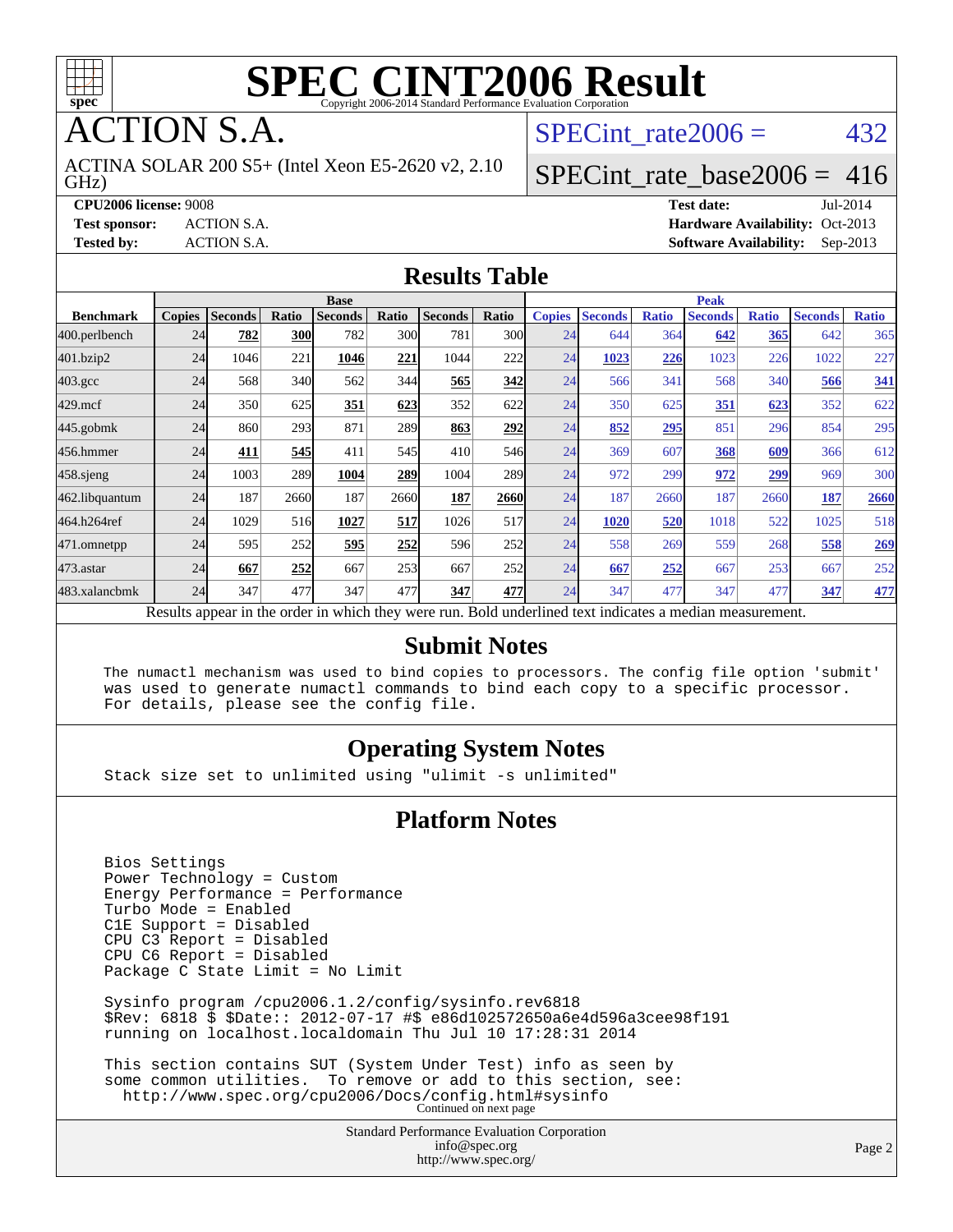

**CTION S.A.** 

SPECint rate $2006 = 432$ 

GHz) ACTINA SOLAR 200 S5+ (Intel Xeon E5-2620 v2, 2.10

[SPECint\\_rate\\_base2006 =](http://www.spec.org/auto/cpu2006/Docs/result-fields.html#SPECintratebase2006) 416

**[CPU2006 license:](http://www.spec.org/auto/cpu2006/Docs/result-fields.html#CPU2006license)** 9008 **[Test date:](http://www.spec.org/auto/cpu2006/Docs/result-fields.html#Testdate)** Jul-2014 **[Test sponsor:](http://www.spec.org/auto/cpu2006/Docs/result-fields.html#Testsponsor)** ACTION S.A. **[Hardware Availability:](http://www.spec.org/auto/cpu2006/Docs/result-fields.html#HardwareAvailability)** Oct-2013 **[Tested by:](http://www.spec.org/auto/cpu2006/Docs/result-fields.html#Testedby)** ACTION S.A. **[Software Availability:](http://www.spec.org/auto/cpu2006/Docs/result-fields.html#SoftwareAvailability)** Sep-2013

#### **[Platform Notes \(Continued\)](http://www.spec.org/auto/cpu2006/Docs/result-fields.html#PlatformNotes)**

 From /proc/cpuinfo model name : Intel(R) Xeon(R) CPU E5-2620 v2 @ 2.10GHz 2 "physical id"s (chips) 24 "processors" cores, siblings (Caution: counting these is hw and system dependent. The following excerpts from /proc/cpuinfo might not be reliable. Use with caution.) cpu cores : 6 siblings : 12 physical 0: cores 0 1 2 3 4 5 physical 1: cores 0 1 2 3 4 5 cache size : 15360 KB From /proc/meminfo MemTotal: 132126620 kB<br>HugePages Total: 0 HugePages\_Total: 0 Hugepagesize: 2048 kB /usr/bin/lsb\_release -d Red Hat Enterprise Linux Server release 6.4 (Santiago) From /etc/\*release\* /etc/\*version\* redhat-release: Red Hat Enterprise Linux Server release 6.4 (Santiago) system-release: Red Hat Enterprise Linux Server release 6.4 (Santiago) system-release-cpe: cpe:/o:redhat:enterprise\_linux:6server:ga:server uname -a: Linux localhost.localdomain 2.6.32-358.11.1.el6.x86\_64 #1 SMP Tue Nov 19 17:43:04 CET 2013 x86\_64 x86\_64 x86\_64 GNU/Linux run-level 3 Jul 8 21:39 SPEC is set to: /cpu2006.1.2<br>Filesystem Type Size Type Size Used Avail Use% Mounted on /dev/sda1 ext4 193G 151G 33G 83% / Additional information from dmidecode: BIOS American Megatrends Inc. 3.0a 02/11/2014 Memory: 16x 8 GB 14x Hynix Semiconducto HMT31GR7EFR4C 8 GB 1600 MHz 2 rank 2x Hynix Semiconductor HMT31GR7EFR4C- 8 GB 1600 MHz 2 rank (End of data from sysinfo program) dmidecode does not properly detect memory modules 16 modules of 8 GB were used to run the test (128 GB total)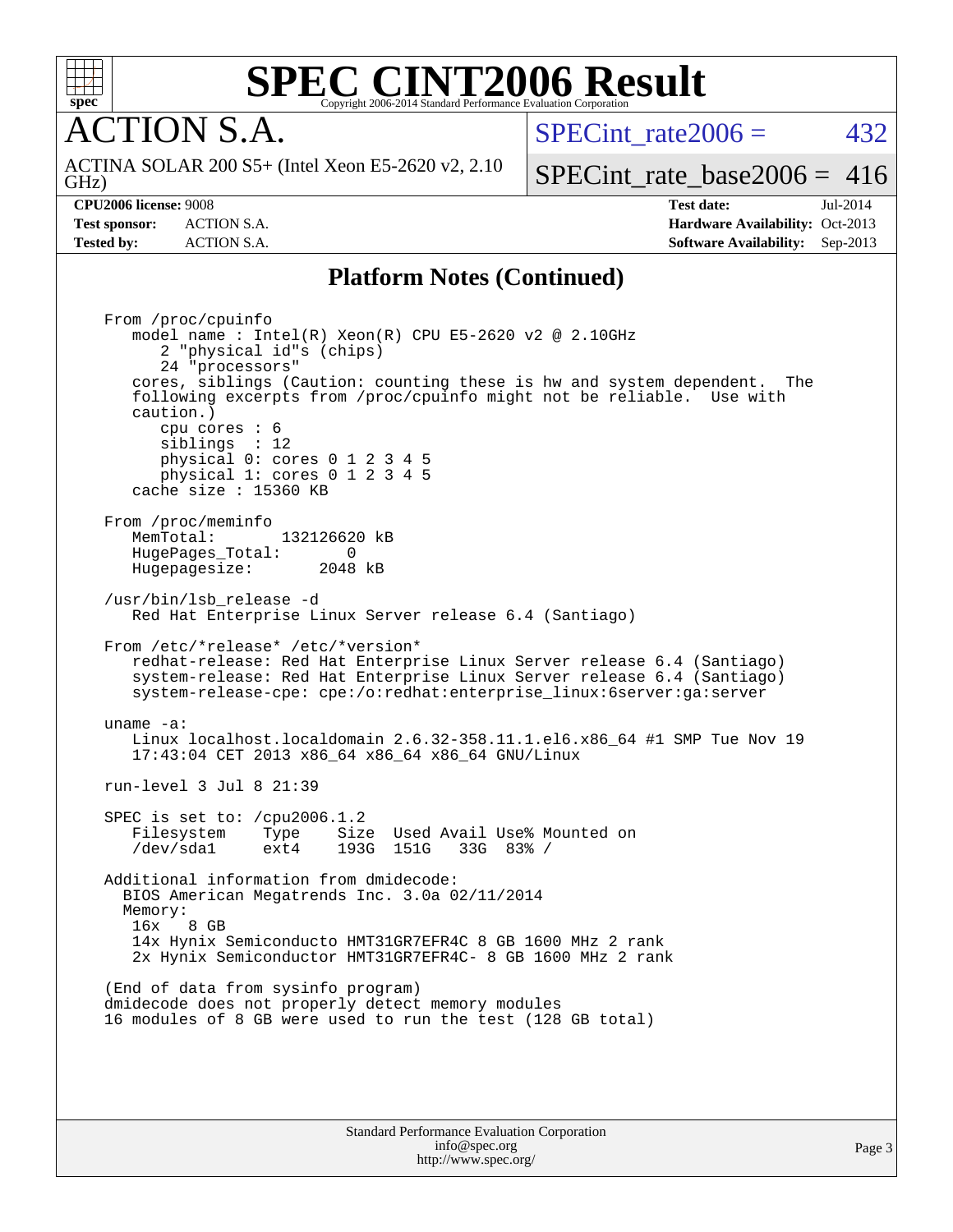

ACTION S.A.

SPECint rate $2006 = 432$ 

GHz) ACTINA SOLAR 200 S5+ (Intel Xeon E5-2620 v2, 2.10

[SPECint\\_rate\\_base2006 =](http://www.spec.org/auto/cpu2006/Docs/result-fields.html#SPECintratebase2006)  $416$ 

**[Test sponsor:](http://www.spec.org/auto/cpu2006/Docs/result-fields.html#Testsponsor)** ACTION S.A. **[Hardware Availability:](http://www.spec.org/auto/cpu2006/Docs/result-fields.html#HardwareAvailability)** Oct-2013

**[CPU2006 license:](http://www.spec.org/auto/cpu2006/Docs/result-fields.html#CPU2006license)** 9008 **[Test date:](http://www.spec.org/auto/cpu2006/Docs/result-fields.html#Testdate)** Jul-2014 **[Tested by:](http://www.spec.org/auto/cpu2006/Docs/result-fields.html#Testedby)** ACTION S.A. **[Software Availability:](http://www.spec.org/auto/cpu2006/Docs/result-fields.html#SoftwareAvailability)** Sep-2013

#### **[General Notes](http://www.spec.org/auto/cpu2006/Docs/result-fields.html#GeneralNotes)**

Environment variables set by runspec before the start of the run: LD LIBRARY PATH = "/cpu2006.1.2/libs/32:/cpu2006.1.2/libs/64:/cpu2006.1.2/sh"

 Transparent Huge Pages enabled with: echo always > /sys/kernel/mm/redhat\_transparent\_hugepage/enabled Filesystem page cache cleared with: echo 1> /proc/sys/vm/drop\_caches runspec command invoked through numactl i.e.: numactl --interleave=all runspec <etc> Binaries compiled on a system with 2x Xeon E5-2650 v2 chips + 256 GB memory using RedHat EL 6.4

#### **[Base Compiler Invocation](http://www.spec.org/auto/cpu2006/Docs/result-fields.html#BaseCompilerInvocation)**

[C benchmarks](http://www.spec.org/auto/cpu2006/Docs/result-fields.html#Cbenchmarks):  $inc -m32$ 

[C++ benchmarks:](http://www.spec.org/auto/cpu2006/Docs/result-fields.html#CXXbenchmarks) [icpc -m32](http://www.spec.org/cpu2006/results/res2014q3/cpu2006-20140714-30399.flags.html#user_CXXbase_intel_icpc_4e5a5ef1a53fd332b3c49e69c3330699)

### **[Base Portability Flags](http://www.spec.org/auto/cpu2006/Docs/result-fields.html#BasePortabilityFlags)**

 400.perlbench: [-DSPEC\\_CPU\\_LINUX\\_IA32](http://www.spec.org/cpu2006/results/res2014q3/cpu2006-20140714-30399.flags.html#b400.perlbench_baseCPORTABILITY_DSPEC_CPU_LINUX_IA32) 462.libquantum: [-DSPEC\\_CPU\\_LINUX](http://www.spec.org/cpu2006/results/res2014q3/cpu2006-20140714-30399.flags.html#b462.libquantum_baseCPORTABILITY_DSPEC_CPU_LINUX) 483.xalancbmk: [-DSPEC\\_CPU\\_LINUX](http://www.spec.org/cpu2006/results/res2014q3/cpu2006-20140714-30399.flags.html#b483.xalancbmk_baseCXXPORTABILITY_DSPEC_CPU_LINUX)

## **[Base Optimization Flags](http://www.spec.org/auto/cpu2006/Docs/result-fields.html#BaseOptimizationFlags)**

[C benchmarks](http://www.spec.org/auto/cpu2006/Docs/result-fields.html#Cbenchmarks):

[-xSSE4.2](http://www.spec.org/cpu2006/results/res2014q3/cpu2006-20140714-30399.flags.html#user_CCbase_f-xSSE42_f91528193cf0b216347adb8b939d4107) [-ipo](http://www.spec.org/cpu2006/results/res2014q3/cpu2006-20140714-30399.flags.html#user_CCbase_f-ipo) [-O3](http://www.spec.org/cpu2006/results/res2014q3/cpu2006-20140714-30399.flags.html#user_CCbase_f-O3) [-no-prec-div](http://www.spec.org/cpu2006/results/res2014q3/cpu2006-20140714-30399.flags.html#user_CCbase_f-no-prec-div) [-opt-prefetch](http://www.spec.org/cpu2006/results/res2014q3/cpu2006-20140714-30399.flags.html#user_CCbase_f-opt-prefetch) [-opt-mem-layout-trans=3](http://www.spec.org/cpu2006/results/res2014q3/cpu2006-20140714-30399.flags.html#user_CCbase_f-opt-mem-layout-trans_a7b82ad4bd7abf52556d4961a2ae94d5)

[C++ benchmarks:](http://www.spec.org/auto/cpu2006/Docs/result-fields.html#CXXbenchmarks)

[-xSSE4.2](http://www.spec.org/cpu2006/results/res2014q3/cpu2006-20140714-30399.flags.html#user_CXXbase_f-xSSE42_f91528193cf0b216347adb8b939d4107) [-ipo](http://www.spec.org/cpu2006/results/res2014q3/cpu2006-20140714-30399.flags.html#user_CXXbase_f-ipo) [-O3](http://www.spec.org/cpu2006/results/res2014q3/cpu2006-20140714-30399.flags.html#user_CXXbase_f-O3) [-no-prec-div](http://www.spec.org/cpu2006/results/res2014q3/cpu2006-20140714-30399.flags.html#user_CXXbase_f-no-prec-div) [-opt-prefetch](http://www.spec.org/cpu2006/results/res2014q3/cpu2006-20140714-30399.flags.html#user_CXXbase_f-opt-prefetch) [-opt-mem-layout-trans=3](http://www.spec.org/cpu2006/results/res2014q3/cpu2006-20140714-30399.flags.html#user_CXXbase_f-opt-mem-layout-trans_a7b82ad4bd7abf52556d4961a2ae94d5) [-Wl,-z,muldefs](http://www.spec.org/cpu2006/results/res2014q3/cpu2006-20140714-30399.flags.html#user_CXXbase_link_force_multiple1_74079c344b956b9658436fd1b6dd3a8a) [-L/cpu2006.1.2/sh -lsmartheap](http://www.spec.org/cpu2006/results/res2014q3/cpu2006-20140714-30399.flags.html#user_CXXbase_SmartHeap_bfa5b22c0e716eb2d3a2496ec83a2e29)

### **[Base Other Flags](http://www.spec.org/auto/cpu2006/Docs/result-fields.html#BaseOtherFlags)**

[C benchmarks](http://www.spec.org/auto/cpu2006/Docs/result-fields.html#Cbenchmarks):

403.gcc: [-Dalloca=\\_alloca](http://www.spec.org/cpu2006/results/res2014q3/cpu2006-20140714-30399.flags.html#b403.gcc_baseEXTRA_CFLAGS_Dalloca_be3056838c12de2578596ca5467af7f3)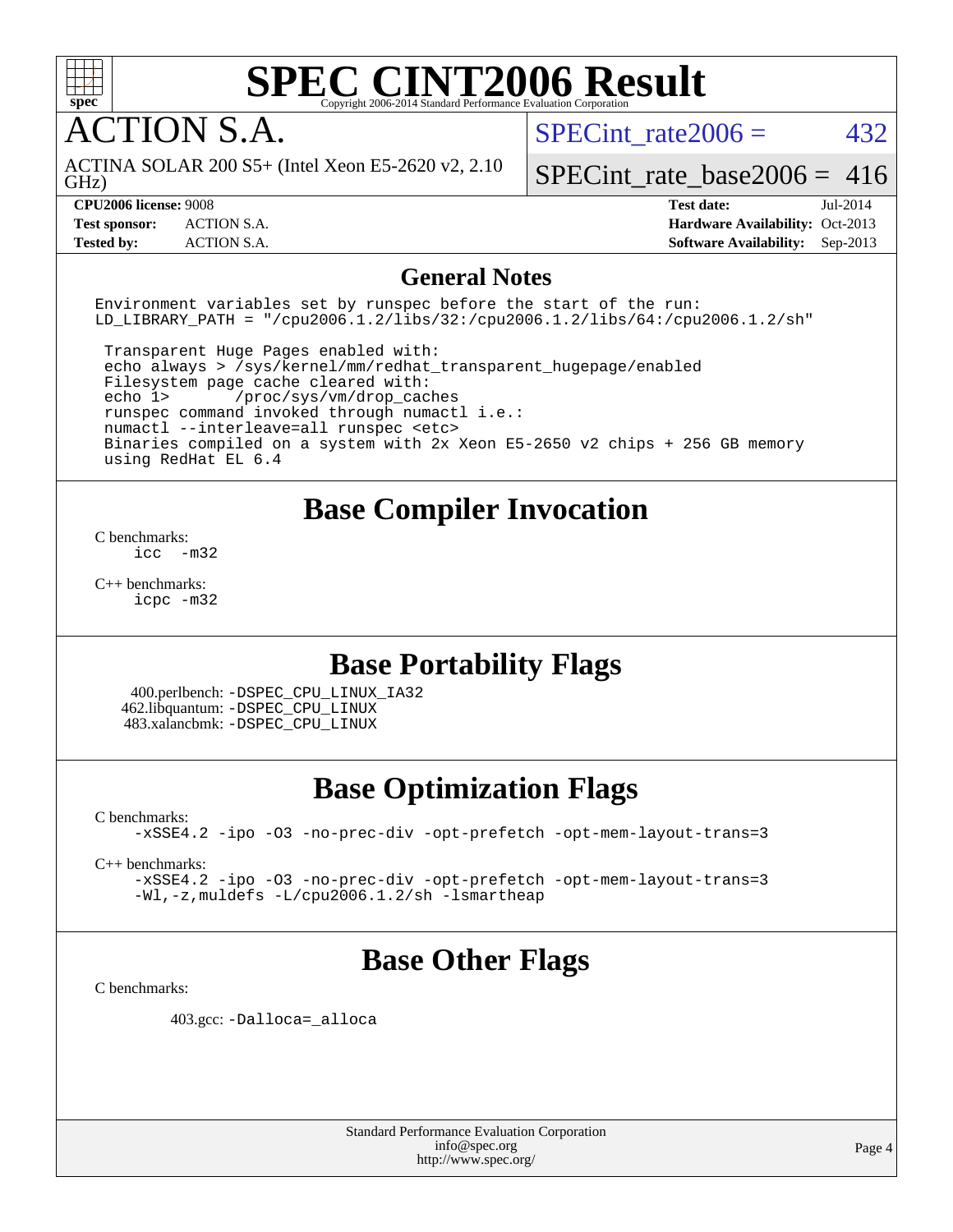

**CTION S.A.** 

GHz) ACTINA SOLAR 200 S5+ (Intel Xeon E5-2620 v2, 2.10 SPECint rate $2006 = 432$ 

[SPECint\\_rate\\_base2006 =](http://www.spec.org/auto/cpu2006/Docs/result-fields.html#SPECintratebase2006)  $416$ 

**[CPU2006 license:](http://www.spec.org/auto/cpu2006/Docs/result-fields.html#CPU2006license)** 9008 **[Test date:](http://www.spec.org/auto/cpu2006/Docs/result-fields.html#Testdate)** Jul-2014 **[Test sponsor:](http://www.spec.org/auto/cpu2006/Docs/result-fields.html#Testsponsor)** ACTION S.A. **[Hardware Availability:](http://www.spec.org/auto/cpu2006/Docs/result-fields.html#HardwareAvailability)** Oct-2013 **[Tested by:](http://www.spec.org/auto/cpu2006/Docs/result-fields.html#Testedby)** ACTION S.A. **[Software Availability:](http://www.spec.org/auto/cpu2006/Docs/result-fields.html#SoftwareAvailability)** Sep-2013

## **[Peak Compiler Invocation](http://www.spec.org/auto/cpu2006/Docs/result-fields.html#PeakCompilerInvocation)**

[C benchmarks \(except as noted below\)](http://www.spec.org/auto/cpu2006/Docs/result-fields.html#Cbenchmarksexceptasnotedbelow): [icc -m32](http://www.spec.org/cpu2006/results/res2014q3/cpu2006-20140714-30399.flags.html#user_CCpeak_intel_icc_5ff4a39e364c98233615fdd38438c6f2)

400.perlbench: [icc -m64](http://www.spec.org/cpu2006/results/res2014q3/cpu2006-20140714-30399.flags.html#user_peakCCLD400_perlbench_intel_icc_64bit_bda6cc9af1fdbb0edc3795bac97ada53)

401.bzip2: [icc -m64](http://www.spec.org/cpu2006/results/res2014q3/cpu2006-20140714-30399.flags.html#user_peakCCLD401_bzip2_intel_icc_64bit_bda6cc9af1fdbb0edc3795bac97ada53)

456.hmmer: [icc -m64](http://www.spec.org/cpu2006/results/res2014q3/cpu2006-20140714-30399.flags.html#user_peakCCLD456_hmmer_intel_icc_64bit_bda6cc9af1fdbb0edc3795bac97ada53)

458.sjeng: [icc -m64](http://www.spec.org/cpu2006/results/res2014q3/cpu2006-20140714-30399.flags.html#user_peakCCLD458_sjeng_intel_icc_64bit_bda6cc9af1fdbb0edc3795bac97ada53)

[C++ benchmarks:](http://www.spec.org/auto/cpu2006/Docs/result-fields.html#CXXbenchmarks)

[icpc -m32](http://www.spec.org/cpu2006/results/res2014q3/cpu2006-20140714-30399.flags.html#user_CXXpeak_intel_icpc_4e5a5ef1a53fd332b3c49e69c3330699)

## **[Peak Portability Flags](http://www.spec.org/auto/cpu2006/Docs/result-fields.html#PeakPortabilityFlags)**

 400.perlbench: [-DSPEC\\_CPU\\_LP64](http://www.spec.org/cpu2006/results/res2014q3/cpu2006-20140714-30399.flags.html#b400.perlbench_peakCPORTABILITY_DSPEC_CPU_LP64) [-DSPEC\\_CPU\\_LINUX\\_X64](http://www.spec.org/cpu2006/results/res2014q3/cpu2006-20140714-30399.flags.html#b400.perlbench_peakCPORTABILITY_DSPEC_CPU_LINUX_X64) 401.bzip2: [-DSPEC\\_CPU\\_LP64](http://www.spec.org/cpu2006/results/res2014q3/cpu2006-20140714-30399.flags.html#suite_peakCPORTABILITY401_bzip2_DSPEC_CPU_LP64) 456.hmmer: [-DSPEC\\_CPU\\_LP64](http://www.spec.org/cpu2006/results/res2014q3/cpu2006-20140714-30399.flags.html#suite_peakCPORTABILITY456_hmmer_DSPEC_CPU_LP64) 458.sjeng: [-DSPEC\\_CPU\\_LP64](http://www.spec.org/cpu2006/results/res2014q3/cpu2006-20140714-30399.flags.html#suite_peakCPORTABILITY458_sjeng_DSPEC_CPU_LP64) 462.libquantum: [-DSPEC\\_CPU\\_LINUX](http://www.spec.org/cpu2006/results/res2014q3/cpu2006-20140714-30399.flags.html#b462.libquantum_peakCPORTABILITY_DSPEC_CPU_LINUX) 483.xalancbmk: [-DSPEC\\_CPU\\_LINUX](http://www.spec.org/cpu2006/results/res2014q3/cpu2006-20140714-30399.flags.html#b483.xalancbmk_peakCXXPORTABILITY_DSPEC_CPU_LINUX)

## **[Peak Optimization Flags](http://www.spec.org/auto/cpu2006/Docs/result-fields.html#PeakOptimizationFlags)**

[C benchmarks](http://www.spec.org/auto/cpu2006/Docs/result-fields.html#Cbenchmarks):

Standard Performance Evaluation Corporation [info@spec.org](mailto:info@spec.org) 400.perlbench: [-xSSE4.2](http://www.spec.org/cpu2006/results/res2014q3/cpu2006-20140714-30399.flags.html#user_peakPASS2_CFLAGSPASS2_LDCFLAGS400_perlbench_f-xSSE42_f91528193cf0b216347adb8b939d4107)(pass 2) [-prof-gen](http://www.spec.org/cpu2006/results/res2014q3/cpu2006-20140714-30399.flags.html#user_peakPASS1_CFLAGSPASS1_LDCFLAGS400_perlbench_prof_gen_e43856698f6ca7b7e442dfd80e94a8fc)(pass 1) [-ipo](http://www.spec.org/cpu2006/results/res2014q3/cpu2006-20140714-30399.flags.html#user_peakPASS2_CFLAGSPASS2_LDCFLAGS400_perlbench_f-ipo)(pass 2) [-O3](http://www.spec.org/cpu2006/results/res2014q3/cpu2006-20140714-30399.flags.html#user_peakPASS2_CFLAGSPASS2_LDCFLAGS400_perlbench_f-O3)(pass 2) [-no-prec-div](http://www.spec.org/cpu2006/results/res2014q3/cpu2006-20140714-30399.flags.html#user_peakPASS2_CFLAGSPASS2_LDCFLAGS400_perlbench_f-no-prec-div)(pass 2) [-prof-use](http://www.spec.org/cpu2006/results/res2014q3/cpu2006-20140714-30399.flags.html#user_peakPASS2_CFLAGSPASS2_LDCFLAGS400_perlbench_prof_use_bccf7792157ff70d64e32fe3e1250b55)(pass 2) [-auto-ilp32](http://www.spec.org/cpu2006/results/res2014q3/cpu2006-20140714-30399.flags.html#user_peakCOPTIMIZE400_perlbench_f-auto-ilp32) 401.bzip2: [-xSSE4.2](http://www.spec.org/cpu2006/results/res2014q3/cpu2006-20140714-30399.flags.html#user_peakPASS2_CFLAGSPASS2_LDCFLAGS401_bzip2_f-xSSE42_f91528193cf0b216347adb8b939d4107)(pass 2) [-prof-gen](http://www.spec.org/cpu2006/results/res2014q3/cpu2006-20140714-30399.flags.html#user_peakPASS1_CFLAGSPASS1_LDCFLAGS401_bzip2_prof_gen_e43856698f6ca7b7e442dfd80e94a8fc)(pass 1) [-ipo](http://www.spec.org/cpu2006/results/res2014q3/cpu2006-20140714-30399.flags.html#user_peakPASS2_CFLAGSPASS2_LDCFLAGS401_bzip2_f-ipo)(pass 2) [-O3](http://www.spec.org/cpu2006/results/res2014q3/cpu2006-20140714-30399.flags.html#user_peakPASS2_CFLAGSPASS2_LDCFLAGS401_bzip2_f-O3)(pass 2) [-no-prec-div](http://www.spec.org/cpu2006/results/res2014q3/cpu2006-20140714-30399.flags.html#user_peakPASS2_CFLAGSPASS2_LDCFLAGS401_bzip2_f-no-prec-div)(pass 2) [-prof-use](http://www.spec.org/cpu2006/results/res2014q3/cpu2006-20140714-30399.flags.html#user_peakPASS2_CFLAGSPASS2_LDCFLAGS401_bzip2_prof_use_bccf7792157ff70d64e32fe3e1250b55)(pass 2) [-opt-prefetch](http://www.spec.org/cpu2006/results/res2014q3/cpu2006-20140714-30399.flags.html#user_peakCOPTIMIZE401_bzip2_f-opt-prefetch) [-auto-ilp32](http://www.spec.org/cpu2006/results/res2014q3/cpu2006-20140714-30399.flags.html#user_peakCOPTIMIZE401_bzip2_f-auto-ilp32) [-ansi-alias](http://www.spec.org/cpu2006/results/res2014q3/cpu2006-20140714-30399.flags.html#user_peakCOPTIMIZE401_bzip2_f-ansi-alias) 403.gcc: [-xSSE4.2](http://www.spec.org/cpu2006/results/res2014q3/cpu2006-20140714-30399.flags.html#user_peakCOPTIMIZE403_gcc_f-xSSE42_f91528193cf0b216347adb8b939d4107) [-ipo](http://www.spec.org/cpu2006/results/res2014q3/cpu2006-20140714-30399.flags.html#user_peakCOPTIMIZE403_gcc_f-ipo) [-O3](http://www.spec.org/cpu2006/results/res2014q3/cpu2006-20140714-30399.flags.html#user_peakCOPTIMIZE403_gcc_f-O3) [-no-prec-div](http://www.spec.org/cpu2006/results/res2014q3/cpu2006-20140714-30399.flags.html#user_peakCOPTIMIZE403_gcc_f-no-prec-div) 429.mcf: basepeak = yes 445.gobmk: [-xSSE4.2](http://www.spec.org/cpu2006/results/res2014q3/cpu2006-20140714-30399.flags.html#user_peakPASS2_CFLAGSPASS2_LDCFLAGS445_gobmk_f-xSSE42_f91528193cf0b216347adb8b939d4107)(pass 2) [-prof-gen](http://www.spec.org/cpu2006/results/res2014q3/cpu2006-20140714-30399.flags.html#user_peakPASS1_CFLAGSPASS1_LDCFLAGS445_gobmk_prof_gen_e43856698f6ca7b7e442dfd80e94a8fc)(pass 1) [-prof-use](http://www.spec.org/cpu2006/results/res2014q3/cpu2006-20140714-30399.flags.html#user_peakPASS2_CFLAGSPASS2_LDCFLAGS445_gobmk_prof_use_bccf7792157ff70d64e32fe3e1250b55)(pass 2) [-ansi-alias](http://www.spec.org/cpu2006/results/res2014q3/cpu2006-20140714-30399.flags.html#user_peakCOPTIMIZE445_gobmk_f-ansi-alias) [-opt-mem-layout-trans=3](http://www.spec.org/cpu2006/results/res2014q3/cpu2006-20140714-30399.flags.html#user_peakCOPTIMIZE445_gobmk_f-opt-mem-layout-trans_a7b82ad4bd7abf52556d4961a2ae94d5) 456.hmmer: [-xSSE4.2](http://www.spec.org/cpu2006/results/res2014q3/cpu2006-20140714-30399.flags.html#user_peakCOPTIMIZE456_hmmer_f-xSSE42_f91528193cf0b216347adb8b939d4107) [-ipo](http://www.spec.org/cpu2006/results/res2014q3/cpu2006-20140714-30399.flags.html#user_peakCOPTIMIZE456_hmmer_f-ipo) [-O3](http://www.spec.org/cpu2006/results/res2014q3/cpu2006-20140714-30399.flags.html#user_peakCOPTIMIZE456_hmmer_f-O3) [-no-prec-div](http://www.spec.org/cpu2006/results/res2014q3/cpu2006-20140714-30399.flags.html#user_peakCOPTIMIZE456_hmmer_f-no-prec-div) [-unroll2](http://www.spec.org/cpu2006/results/res2014q3/cpu2006-20140714-30399.flags.html#user_peakCOPTIMIZE456_hmmer_f-unroll_784dae83bebfb236979b41d2422d7ec2) [-auto-ilp32](http://www.spec.org/cpu2006/results/res2014q3/cpu2006-20140714-30399.flags.html#user_peakCOPTIMIZE456_hmmer_f-auto-ilp32) 458.sjeng: [-xSSE4.2](http://www.spec.org/cpu2006/results/res2014q3/cpu2006-20140714-30399.flags.html#user_peakPASS2_CFLAGSPASS2_LDCFLAGS458_sjeng_f-xSSE42_f91528193cf0b216347adb8b939d4107)(pass 2) [-prof-gen](http://www.spec.org/cpu2006/results/res2014q3/cpu2006-20140714-30399.flags.html#user_peakPASS1_CFLAGSPASS1_LDCFLAGS458_sjeng_prof_gen_e43856698f6ca7b7e442dfd80e94a8fc)(pass 1) [-ipo](http://www.spec.org/cpu2006/results/res2014q3/cpu2006-20140714-30399.flags.html#user_peakPASS2_CFLAGSPASS2_LDCFLAGS458_sjeng_f-ipo)(pass 2) [-O3](http://www.spec.org/cpu2006/results/res2014q3/cpu2006-20140714-30399.flags.html#user_peakPASS2_CFLAGSPASS2_LDCFLAGS458_sjeng_f-O3)(pass 2) [-no-prec-div](http://www.spec.org/cpu2006/results/res2014q3/cpu2006-20140714-30399.flags.html#user_peakPASS2_CFLAGSPASS2_LDCFLAGS458_sjeng_f-no-prec-div)(pass 2) [-prof-use](http://www.spec.org/cpu2006/results/res2014q3/cpu2006-20140714-30399.flags.html#user_peakPASS2_CFLAGSPASS2_LDCFLAGS458_sjeng_prof_use_bccf7792157ff70d64e32fe3e1250b55)(pass 2) [-unroll4](http://www.spec.org/cpu2006/results/res2014q3/cpu2006-20140714-30399.flags.html#user_peakCOPTIMIZE458_sjeng_f-unroll_4e5e4ed65b7fd20bdcd365bec371b81f) [-auto-ilp32](http://www.spec.org/cpu2006/results/res2014q3/cpu2006-20140714-30399.flags.html#user_peakCOPTIMIZE458_sjeng_f-auto-ilp32) Continued on next page

<http://www.spec.org/>

Page 5